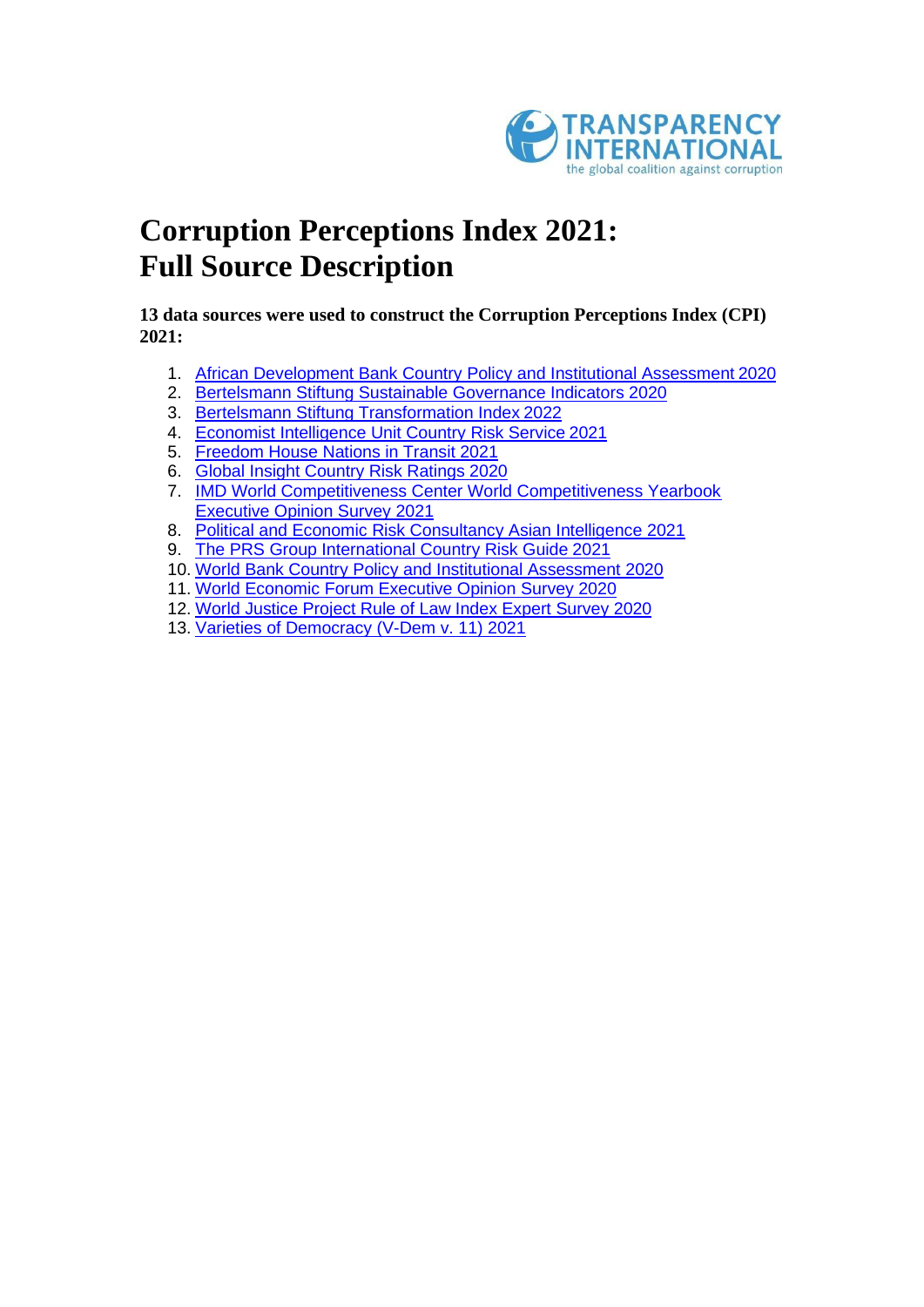#### <span id="page-1-0"></span>**1. African Development Bank Country Policy and Institutional Assessment 2020 Code: AFDB**

**Year of publication:** 2021 **Type of assessment:** Expert evaluations **Data provider:** African Development Bank

The African Development Bank (AfDB) is a regional multilateral development bank, engaged in promoting the economic development and social progress of countries on the continent.

The AfDB's 2020 Governance Ratings are part of the Country Policy and Institutional Assessment (CPIA), which assesses the quality of a country's institutional framework in terms of how conducive it is to fostering the effective use of development assistance. The current CPIA strives to achieve a maximum level of uniformity and consistency across all regional member countries surveyed. Also, and in order to comply with the Paris and Rome declarations on Aid Effectiveness, Harmonization and Alignment, the AfDB has modified the questionnaire and guidelines for its CPIA to be in line with those of the World Bank and the Asian Development Bank, thus increasing the comparability and synergy among systems.

The CPIA is carried out by a group of country economists with vast experience in policy analysis. The knowledge of these experts is complemented with that of local contacts that provide both quantitative and qualitative insights. Peer discussions are also used to monitor the quality of the findings.

## **Corruption question(s)**

Experts are asked to assess:

Transparency, accountability and corruption in the public sector.

"This criterion assesses the extent to which the executive can be held accountable for its use of funds and the results of its actions by the electorate and by the legislature and judiciary, and the extent to which public employees within the executive are required to account for the use of resources, administrative decisions, and results obtained. Both levels of accountability are enhanced by transparency in decision-making, public audit institutions, access to relevant and timely information, and public and media scrutiny. National and sub-national governments should be appropriately weighted."

Each of three dimensions are rated separately:

(a) the accountability of the executive to oversight institutions and of public employees for their performance

(b) access of civil society to information on public affairs

(c) state capture by narrow vested interests

For the overall rating, these three dimensions receive equal weighting.

The questionnaire can be accessed here[: https://cpia.afdb.org/documents/public/cpia2018](https://cpia.afdb.org/documents/public/cpia2018-questionnaire-en.pdf) [questionnaire-en.pdf](https://cpia.afdb.org/documents/public/cpia2018-questionnaire-en.pdf) and further information on the methodology is available at: [https://cpia.afdb.org/documents/public/cpia-methodology-en.pdf.](https://cpia.afdb.org/documents/public/cpia-methodology-en.pdf)

#### **Scores**

The rating scale ranges from 1 (very weak) to 6 (very strong).

## **Country coverage**

37 African countries are covered.

Countries are scored in terms of their performance during the year of the rating vis-à-vis the criteria, which are included in the CPIA Manual for Drafters and updated every year. The CPIA is a three-phase process involving i) the rating of countries by country teams; ii) the review of all ratings by sector experts; and iii) the endorsement of final ratings at open discussions between country teams and reviewers.

# **Data availability**

The data set has been published annually since 2004. The 2020 Governance Ratings were compiled between September and November 2020 and published in October 2021. The data is publicly available online at [https://cpia.afdb.org/?page=data&subpage=database.](https://cpia.afdb.org/?page=data&subpage=database)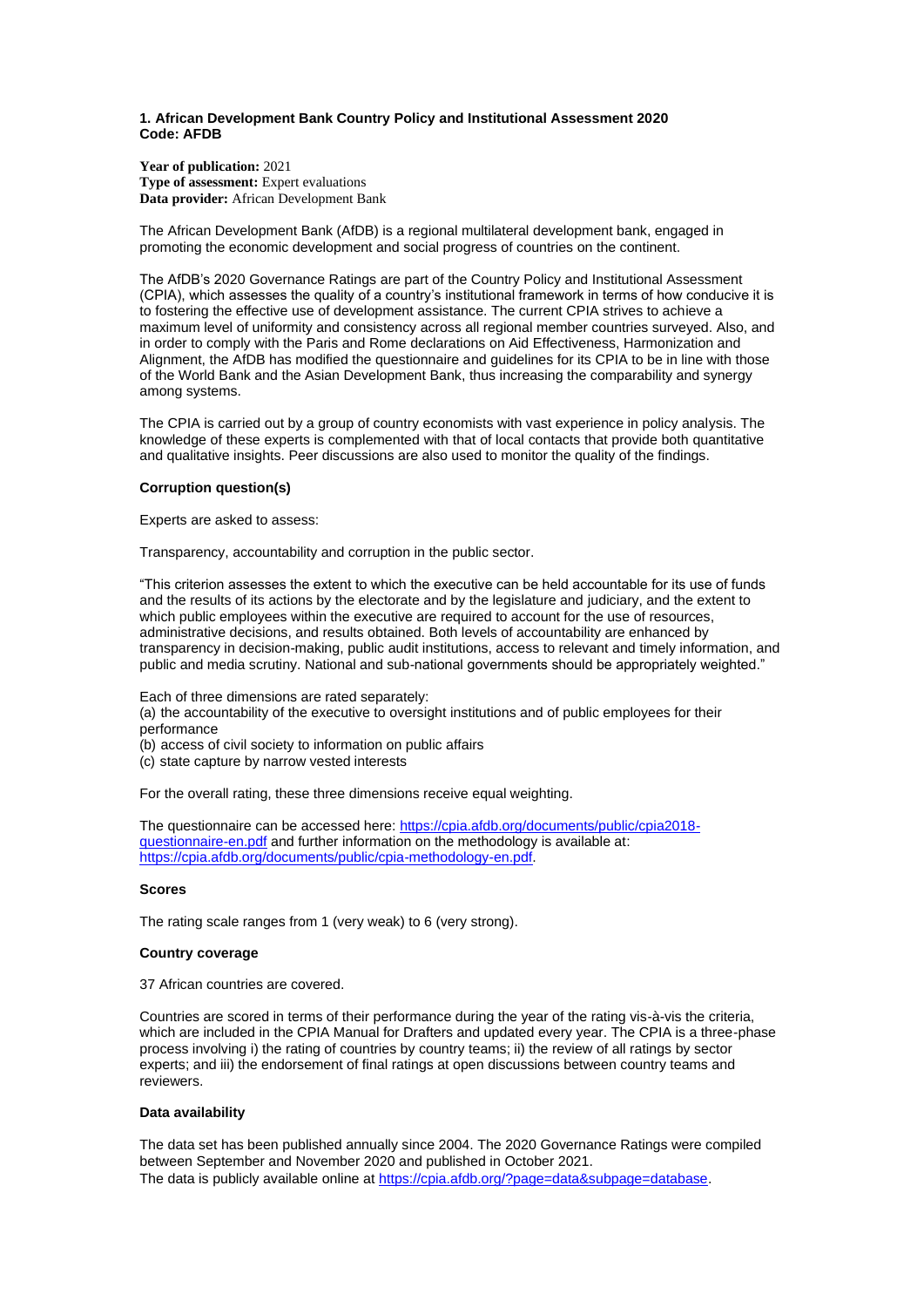#### <span id="page-2-0"></span>**2. Bertelsmann Stiftung Sustainable Governance Indicators 2020 Code: BF (SGI)**

**Year of publication:** 2020 **Type of assessment:** Combination of quantitative data and qualitative expert assessments **Data provider:** Bertelsmann Stiftung

The Bertelsmann Stiftung (BF) was founded in 1977 as a private foundation. As a think tank they work toward improved education, a just and efficient economic system, a preventative healthcare system, a vibrant civil society and greater international understanding. The BF is independent and nonpartisan. It designs, launches and runs its own projects.

The Sustainable Governance Indicators (SGI) examine governance and policymaking in all OECD and EU member states in order to evaluate each country's need for, and ability to carry out, reform.

The indicators are calculated using quantitative data from international organisations and then supplemented by qualitative assessments from recognised country experts. For each SGI survey, individual countries are evaluated by two (or more) leading experts. For a more information on the methodology, please se[e https://www.sgi-network.org/2020/Methodology.](https://www.sgi-network.org/2020/Methodology)

# **Corruption question(s)**

Experts are asked to assess:

#### Corruption prevention

"D4.4 To what extent are public officeholders prevented from abusing their position for private interests?"

This question addresses how the state and society prevent public servants and politicians from accepting bribes by applying mechanisms to guarantee the integrity of officeholders: auditing of state spending; regulation of party financing; citizen and media access to information; accountability of officeholders (asset declarations, conflict of interest rules, codes of conduct); transparent public procurement systems; effective prosecution of corruption."

## **Scores**

Scores are given from:

- a low of 1, where "Public officeholders can exploit their offices for private gain as they see fit without fear of legal consequences or adverse publicity."
- to a high of 10, where "Legal, political and public integrity mechanisms effectively prevent public officeholders from abusing their positions."

The questionnaire can be accessed here[: https://www.sgi-network.org/2020/Questionnaire](https://www.sgi-network.org/2020/Questionnaire)

## **Country coverage**

41 EU and OECD countries.

For each SGI survey, individual countries are evaluated by two (or more) leading experts. The experts' questionnaire work is supported by eight coordinators. The SGI Advisory Board discusses and approves the findings. The SGI Codebook, a detailed questionnaire, provides a clear explanation for each of the questions, so that all experts share a common understanding of the questions [\(https://www.sgi](https://www.sgi-network.org/docs/2020/basics/SGI2020_Codebook.pdf)[network.org/docs/2020/basics/SGI2020\\_Codebook.pdf\)](https://www.sgi-network.org/docs/2020/basics/SGI2020_Codebook.pdf).

The quantitative data are compiled centrally by the SGI project team from official, publicly accessible statistics (primarily from OECD sources).

The assessments of the SGI's Expert Network undergo a six-stage peer review within a concise framework. This thorough process is designed to ensure the validity and reliability of expert assessments.

## **Data availability**

First published in 2009, this is now an annual publication. The most recent Sustainable Governance Indicators assess the period beginning November 2018 and ending November 2019.

The Sustainable Governance Indicators 2020 data is publicly available online [https://www.sgi-network.org/docs/2020/basics/SGI2020\\_Scores.xlsx.](https://www.sgi-network.org/docs/2020/basics/SGI2020_Scores.xlsx)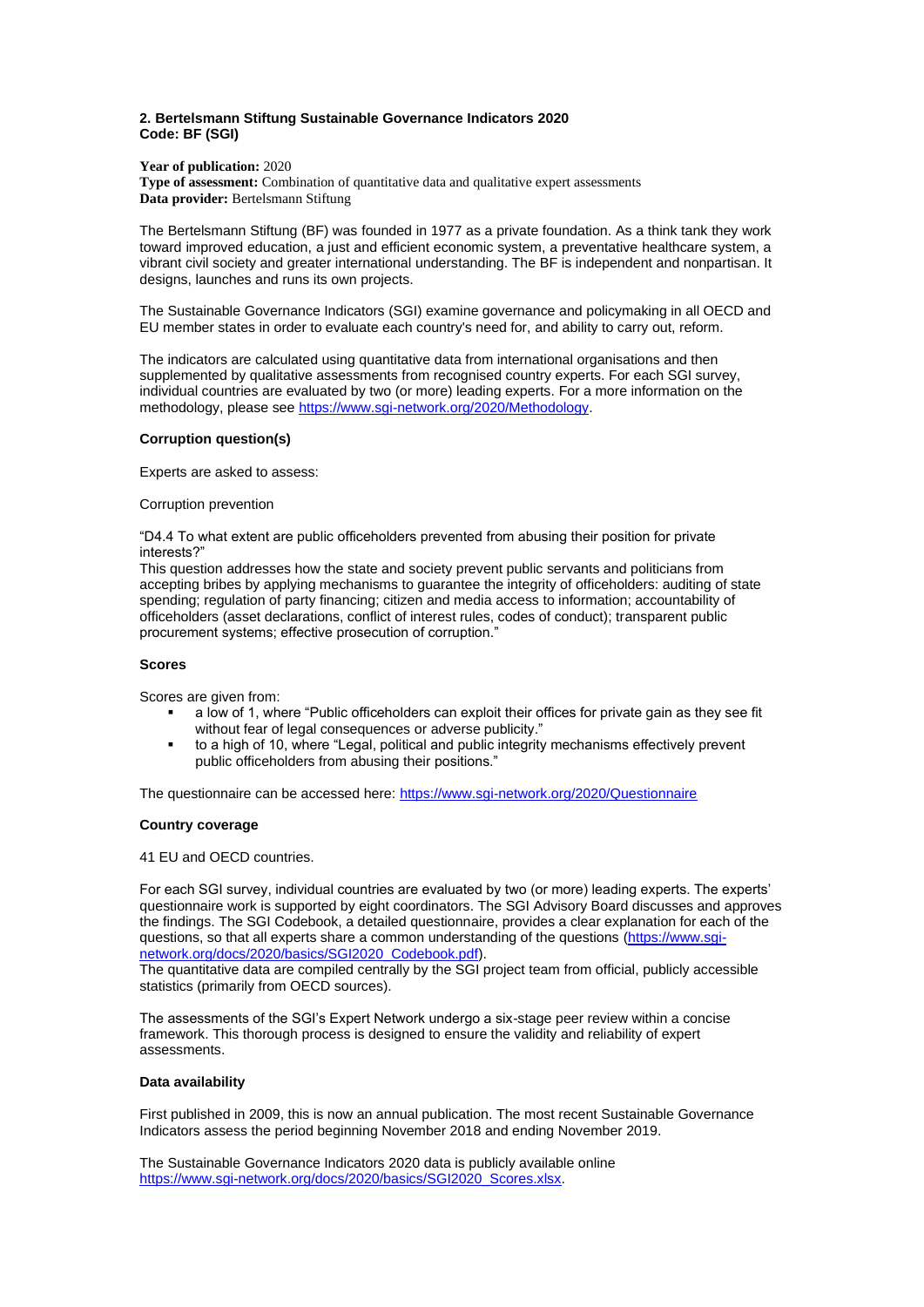## <span id="page-3-0"></span>**3. Bertelsmann Stiftung Transformation Index 2022 Code: BF (TI)**

**Year of publication:** 2020 **Type of assessment:** Qualitative expert survey **Data provider:** Bertelsmann Stiftung

The Bertelsmann Stiftung (BF) was founded in 1977 as a private foundation. As a think tank they work toward improved education, a just and efficient economic system, a preventative healthcare system, a vibrant civil society and greater international understanding. The Bertelsmann Stiftung is independent and nonpartisan. It designs, launches and runs its own projects.

The Transformation Index provides the framework for an exchange of good practice among agents of reform. Within this framework, the Bertelsmann Stiftung Transformation Index (BTI) publishes two rankings, the Status Index and the Management Index, both of which are based on in-depth assessments of 137 countries. The scores are based on detailed country reports which assess 52 questions divided into 17 criteria.

Assessments are provided by two experts per country. Country assessments consist of two sections: the written assessment of the state of transformation and management performance in a country (country report) and the numerical assessment of the state of transformation and management performance (country ratings). Scores are given by a country expert, which are then reviewed blind by a second country expert who also provides a second independent rating of the country. These scores by experts are then verified and discussed by regional coordinators to ensure intra and inter-regional comparability in ratings. In addition, BF has also instituted an extra layer of verification to ensure the scores provided match the qualitative descriptions for each country.

## **Corruption question(s)**

#### Experts are asked to assess:

"Q3.3 To what extent are public officeholders who abuse their positions prosecuted or penalized?" Assessments range from:

- a low of 1, where "Officeholders who break the law and engage in corruption can do so without fear of legal consequences or adverse publicity."
- to a high of 10, where "Officeholders who break the law and engage in corruption are prosecuted rigorously under established laws and always attract adverse publicity."

"Q15.3 To what extent does the government successfully contain corruption?" Assessments range from:

- from a low of 1, where "The government fails to contain corruption, and there are no integrity mechanisms in place."
- to a high of 10, where "The government is successful in containing corruption, and all integrity mechanisms are in place and effective."

## **Scores**

Scores are assigned on a scale of 1-10 with 10 being the lowest level of corruption and 1 being the highest. The score for each country is an average of the two questions. The BTI codebook for the previous edition is accessible here: [https://www.bti-](https://www.bti-project.org/content/en/downloads/codebooks/BTI_2020_Codebook.pdf)

[project.org/content/en/downloads/codebooks/BTI\\_2020\\_Codebook.pdf.](https://www.bti-project.org/content/en/downloads/codebooks/BTI_2020_Codebook.pdf)

The BTI is based on a qualitative expert survey in which written assessments are translated into numerical ratings and examined in a multi-stage review process so as to make them comparable both within and across regions. The process of country assessment has both a qualitative and quantitative component, in each case performed by two country experts. As a rule, one foreign and one local expert are involved in the evaluation process; this ensures that both external and internal perspectives are taken into account in the course of assessment and helps counteract subjective influence. In total, 248 experts from leading research institutions around the world contribute to the production of the country reports.

In order to ensure the validity, reliability and comparability of the assessment, each individual score undergoes a multi-step process of review by the country experts, the regional coordinators, the project team and the BTI board. The scores and responses provided by the experts for each of the 49 indicators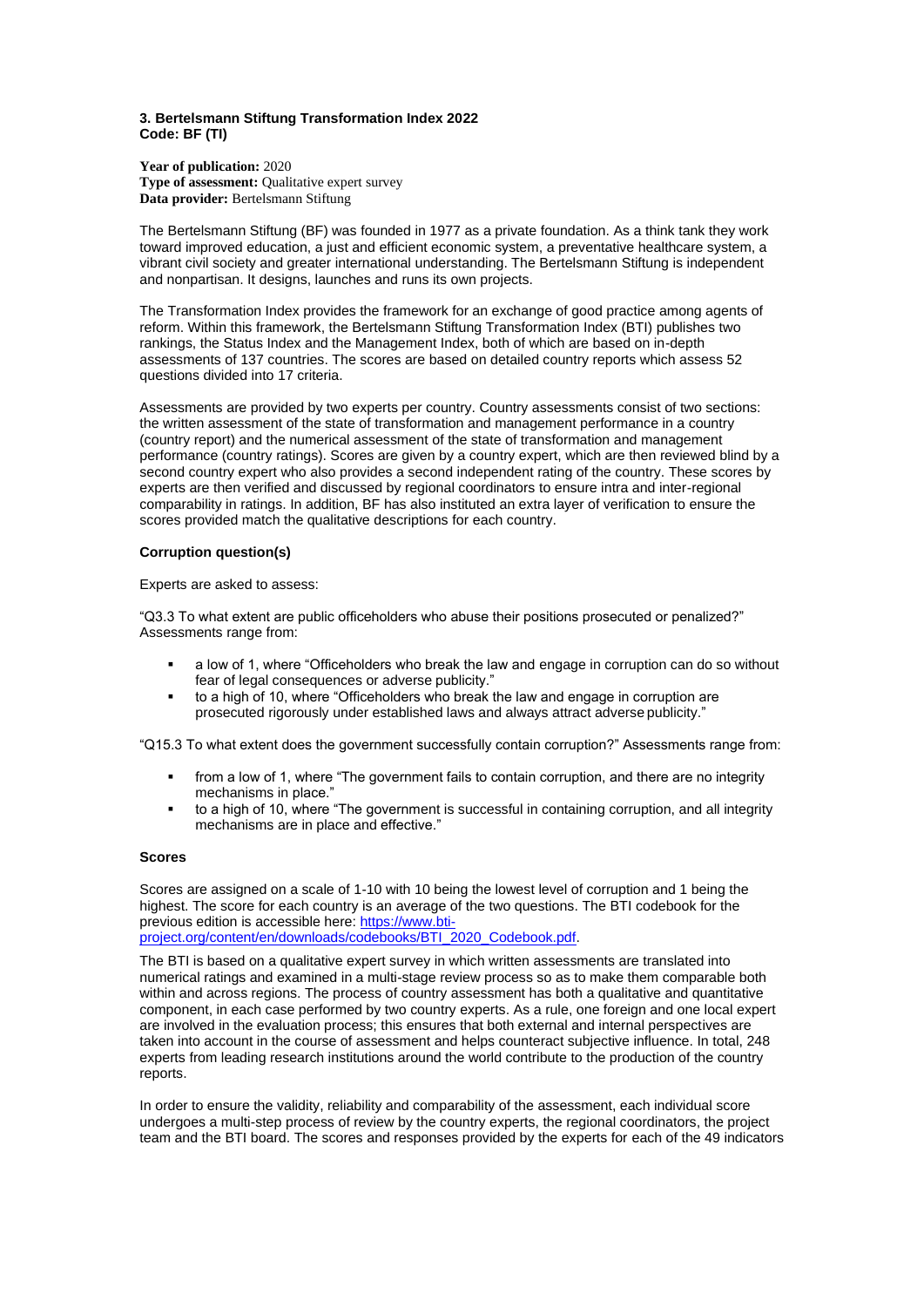are initially reviewed by regional coordinators, who examine the content to ensure it is both complete and consistent.

Country scores pass through an intra-regional review stage followed by an inter-regional review and ratings aggregation.

# **Country coverage**

137 countries and territories are scored.

## **Data availability**

The BTI was first published in 2003, and has been published every two years since then. The data for the CPI 2021 was kindly provided by the Bertelsmann Stiftung ahead of the publication of the BTI 2022 report, which will be launched in the first half of 2022. The data was collected between January and June 2021.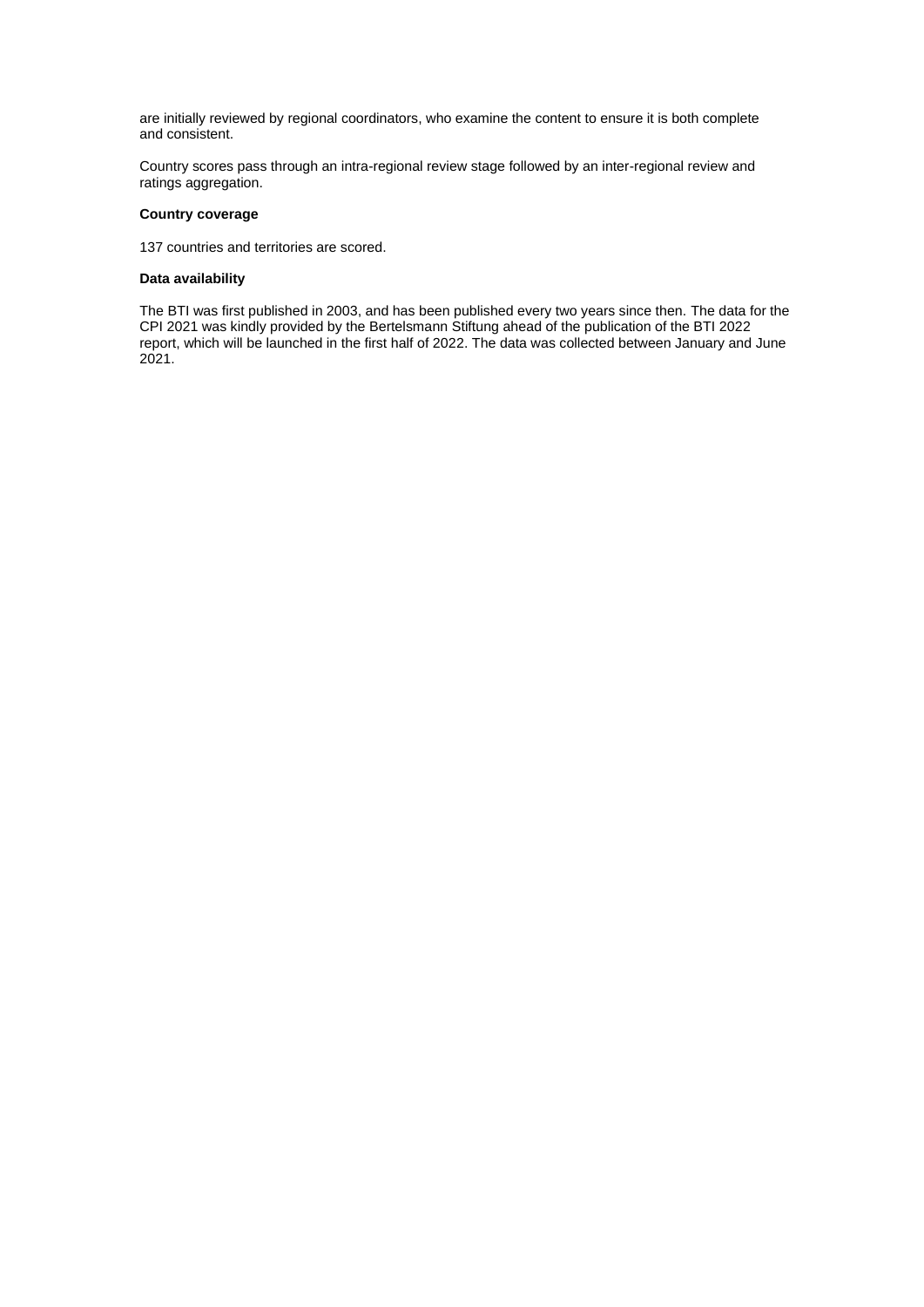## <span id="page-5-0"></span>**4. Economist Intelligence Unit Country Risk Service 2021 Code: EIU**

**Year of publication:** 2021

**Type of assessment:** Risk evaluations based on qualitative and quantitative indicators **Data provider:** Economist Intelligence Unit

The Economist Intelligence Unit (EIU) was established in 1946 as the research body for The Economist newspaper. Since then, it has grown into a global research and advisory firm that produces business intelligence for policy makers worldwide. 650 full-time and contributing analysts work in and on over 200 countries/territories.

Country Risk Ratings are designed to provide in-depth and timely analysis of the risks of financial exposure in more than 140 countries.

The EIU relies on teams of experts based primarily in London (but also in New York, Hong Kong, Beijing and Shanghai) who are supported by a global network of in-country specialists. Each country analyst covers a maximum of two or three countries/territories. The economic and political reports produced by EIU analysts are subjected to a rigorous review process before publication.

## **Corruption question(s)**

Specific guiding questions include:

- Are there clear procedures and accountability governing the allocation and use of public funds?
- Are public funds misappropriated by ministers/public officials for private or party political purposes?
- Are there special funds for which there is no accountability?
- Are there general abuses of public resources?
- Is there a professional civil service or are large numbers of officials directly appointed by the government?
- Is there an independent body auditing the management of public finances?
- Is there an independent judiciary with the power to try ministers/public officials for abuses?
- Is there a tradition of a payment of bribes to secure contracts and gain favours?

#### **Scores**

Scores are given as integers on a scale from 0 (very low incidence of corruption) to 4 (very high incidence of corruption).

The score is a generalised composite measure of corruption that includes an assessment of all areas covered by the indicative questions.

#### **Country coverage**

131 countries/territories were scored in 2021.

#### **Data availability**

Country risk assessments have been produced by the EIU since the early 1980s. Updated summaries are provided monthly for 100 countries and quarterly for the rest. The CPI draws on risk rating data available as of September 2021.

Data is available to subscribers of EIU Country Risk Service[. http://www.eiu.com](http://www.eiu.com/)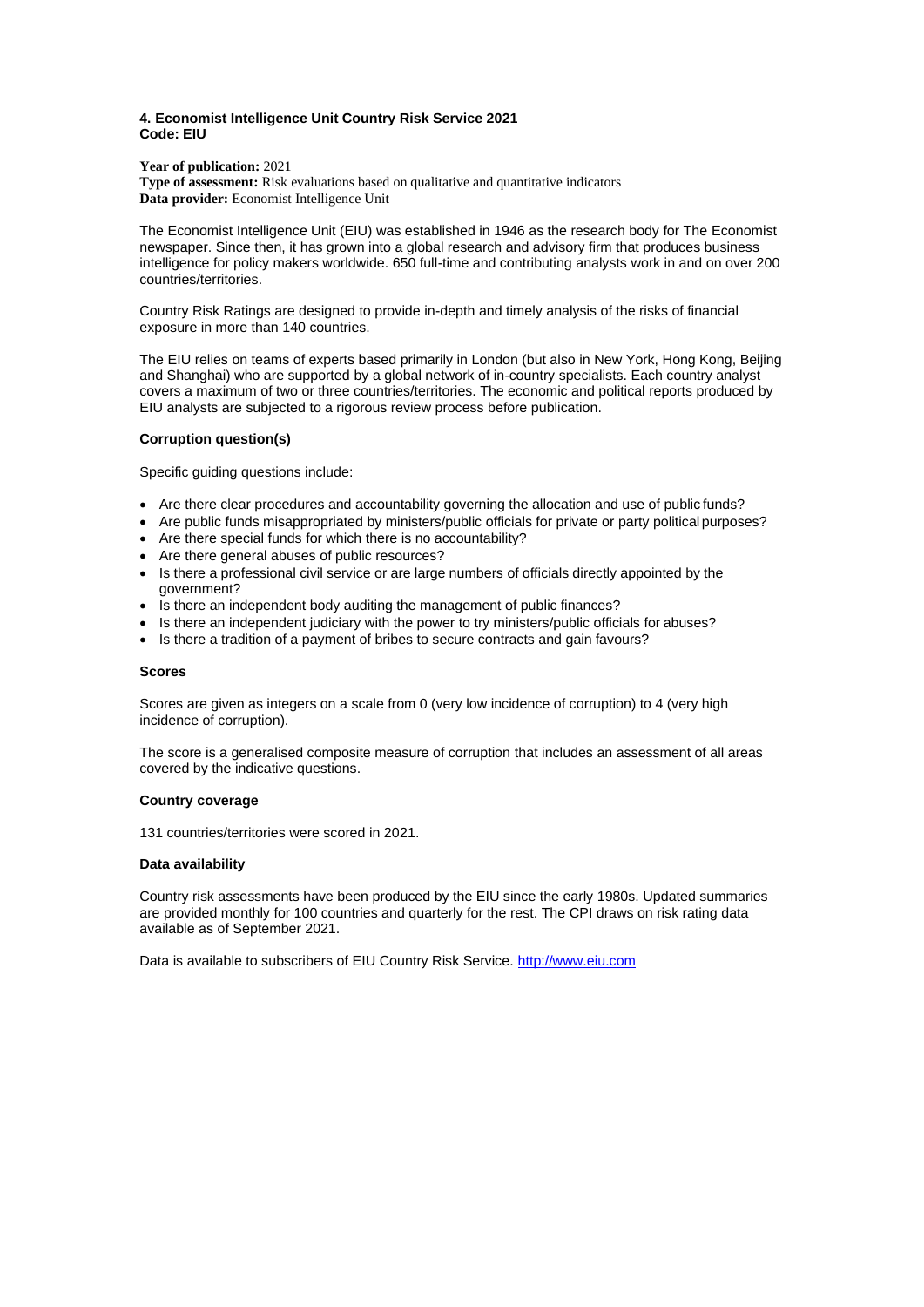# <span id="page-6-0"></span>**5. Freedom House Nations in Transit 2021 Code: FH**

**Year of publication:** 2021 **Type of assessment:** Qualitative expert assessment **Data provider:** Freedom House

Founded in 1941, Freedom House is an independent watchdog organisation that supports the expansion of freedom around the world. Freedom House supports democratic change, monitors freedom and advocates for democracy and human rights.

The Nations in Transit (NIT) measures democratisation in 29 nations and administrative areas throughout Central Europe and the Newly Independent States (NIS). The reports focus on democratic progress and setbacks. Each report focuses on the following thematic areas: national democratic governance; electoral process; civil society; independent media; local democratic governance; judicial framework and independence; and corruption.

The NIT surveys were produced by Freedom House staff and consultants. The latter were recommended by relevant authorities and are regional or country specialists. A range of sources were used in compiling the report, including: multilateral lending institutions; non-governmental organisations; and other international organisations; local newspapers and magazines; and select government data.

## **Corruption question(s)**

The Freedom House experts are asked to explore a range of indicative questions, including:

- Has the government implemented effective anti-corruption initiatives?
- Is the country's economy free of excessive state involvement?
- Is the government free from excessive bureaucratic regulations, registration requirements, and other controls that increase opportunities for corruption?
- Are there significant limitations on the participation of government officials in economic life?
- Are there adequate laws requiring financial disclosure and disallowing conflict of interest?
- Does the government advertise jobs and contracts?
- Does the state enforce an effective legislative or administrative process—particularly one that is free of prejudice against one's political opponents—to prevent, investigate, and prosecute the corruption of government officials and civil servants?
- Do whistle blowers, anti-corruption activists, investigators, and journalists enjoy legal protections that make them feel secure about reporting cases of bribery and corruption?
- Are allegations of corruption given wide and extensive airing in the media?
- Does the public display a high intolerance for official corruption?

#### **Scores**

Ratings run from 1 (lowest level of corruption) to 7 (highest level of corruption) and allow for half-point and quarter-point intermediate scores (e.g. 3.25). In 2020, Freedom House reversed the scale of the indicator and countries are now rated on a scale of 1(lowest level of corruption) to 7 (highest level of corruption). To make the numbers comparable when incorporated into the CPI, they are first transformed into the old scale. This is done simply by subtracting each country score from a base value of 8.

The score is a generalised composite measure of corruption that includes an assessment of all areas covered by the indicative questions.

For all 29 countries in NIT, Freedom House—in consultation with the report authors, a panel of academic advisers, and a group of regional expert reviewers—has provided numerical ratings in the seven categories listed above. The ratings are based on a scale of 1 to 7, with 1 representing the lowest and 7 the highest level of democratic progress.

Authors of individual country reports suggest preliminary ratings in all seven categories covered by the study, ensuring that substantial evidence is provided where a score change is proposed. Each draft report is then sent to several regional expert reviewers, who provide comment on both the score change and the quality of its justification in the report's text. Over the course of a two-day meeting, Freedom House's academic advisory board discusses and evaluates all ratings. Report authors are given the opportunity to dispute any revised rating that differs from the original by more than 0.50 points.

More information can be found here[: https://freedomhouse.org/reports/nations-transit/nations-transit](https://freedomhouse.org/reports/nations-transit/nations-transit-methodology)[methodology](https://freedomhouse.org/reports/nations-transit/nations-transit-methodology)

#### **Country coverage**

29 countries/territories were ranked in 2021.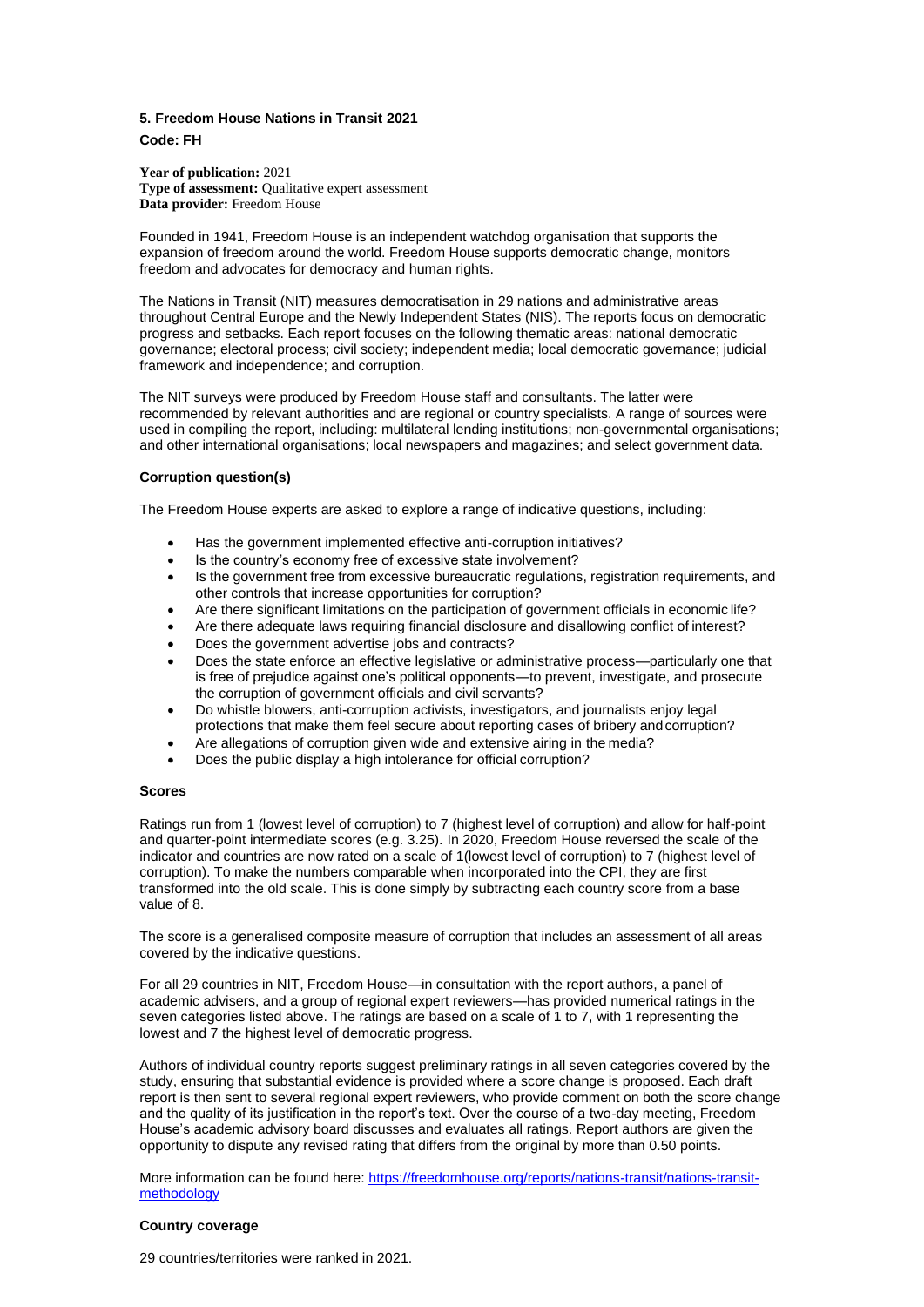# **Data availability**

The report has been published annually since 2003. The latest edition can be found at [https://freedomhouse.org/sites/default/files/2021-04/NIT\\_2021\\_final\\_042321.pdf.](https://freedomhouse.org/sites/default/files/2021-04/NIT_2021_final_042321.pdf)

The 2021 NIT data coverage is from 1 January through 31 December 2020.

The data was kindly provided by Freedom House in an .xls format, but it is publicly available online in PDF format at: https://freedomhouse.org/sites/default/files/2021-04/NIT\_2021\_final\_042321.pdf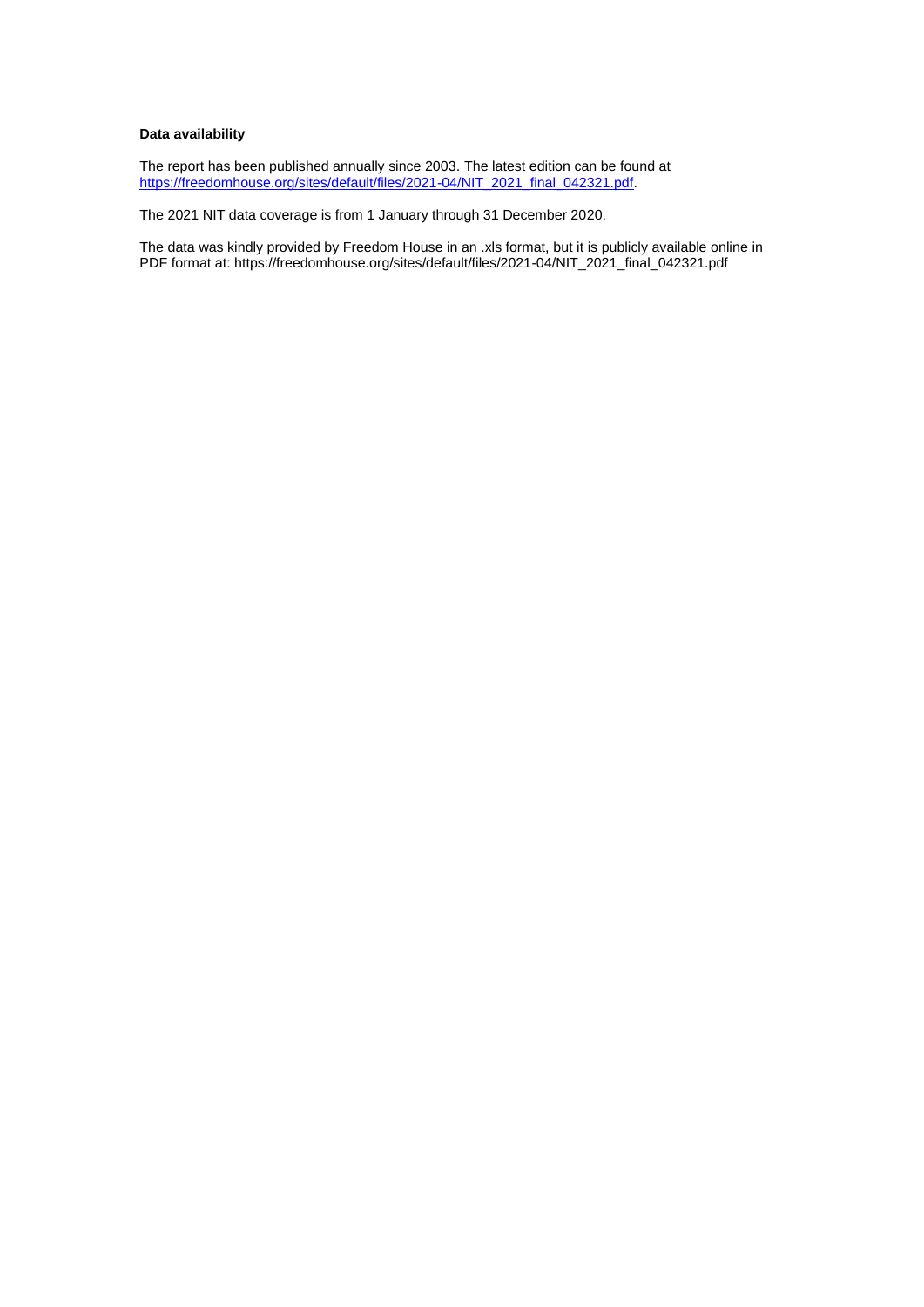#### <span id="page-8-0"></span>**6. Global Insights Business Conditions and Risk Indicators 2020 Code: GI**

**Year of publication:** 2021 **Type of assessment:** Commercial business expert assessment **Data provider:** IHS Global Insight Global Risk Service

Founded in 1959, IHS Global Insight is a global information company employing more than 5,100 people in more than 30 countries around the world. It provides a wide range of online services covering macroeconomics, country risk and individual sector analysis.

The Global Insight Country Risk Rating System has been in operation since 1999 and provides a sixfactor analysis of the risk environment in over 200 countries/territories. The six factors are political, economic, legal, tax operational and security risk. The corruption risk score used in the CPI is drawn from Global Insight Business Conditions and Risk Indicators.

The assessments are made by over 100 in-house country specialists, who also draw on the expert opinions of in-country freelancers, clients and other contacts. The ratings reflect IHS Global Insights expert perceptions of the comparative level of the problem in each country/territory. The ratings assess the broad range of corruption, from petty bribe-paying to higher-level political corruption and the scores assigned to each country are based on a qualitative assessment of corruption in each country/territory.

## **Corruption question(s)**

Experts are asked to assess:

The risk that individuals/companies will face bribery or other corrupt practices to carry out business, from securing major contracts to being allowed to import/export a small product or obtain everyday paperwork. This threatens a company's ability to operate in a country, or opens it up to legal or regulatory penalties and reputational damage.

#### **Scores**

The ratings range from a minimum of 1.0 (maximum corruption) to 5.0 (minimum corruption) and allow for half-point intermediate scores (e.g. 3.5).

#### **Country coverage**

205 countries/territories worldwide are scored.

Scores provided by country analysts are reviewed and benchmarked by IHS Global Insight's risk specialists at both the regional and global level.

#### **Data availability**

The Country Risk Rating System has been available since 1999 and is continuously maintained.

IHS Global Insight's data was accessed through the World Bank World Governance Indicators portal, as IHS Global Insight stopped providing data to Transparency International in 2015. The data used for the CPI can be accessed through:

<https://info.worldbank.org/governance/wgi/Home/downLoadFile?fileName=WMO.xlsx>

Detailed data is also available to customers of IHS' Country Intelligence: <http://www.ihs.com/products/global-insight/country-analysis/>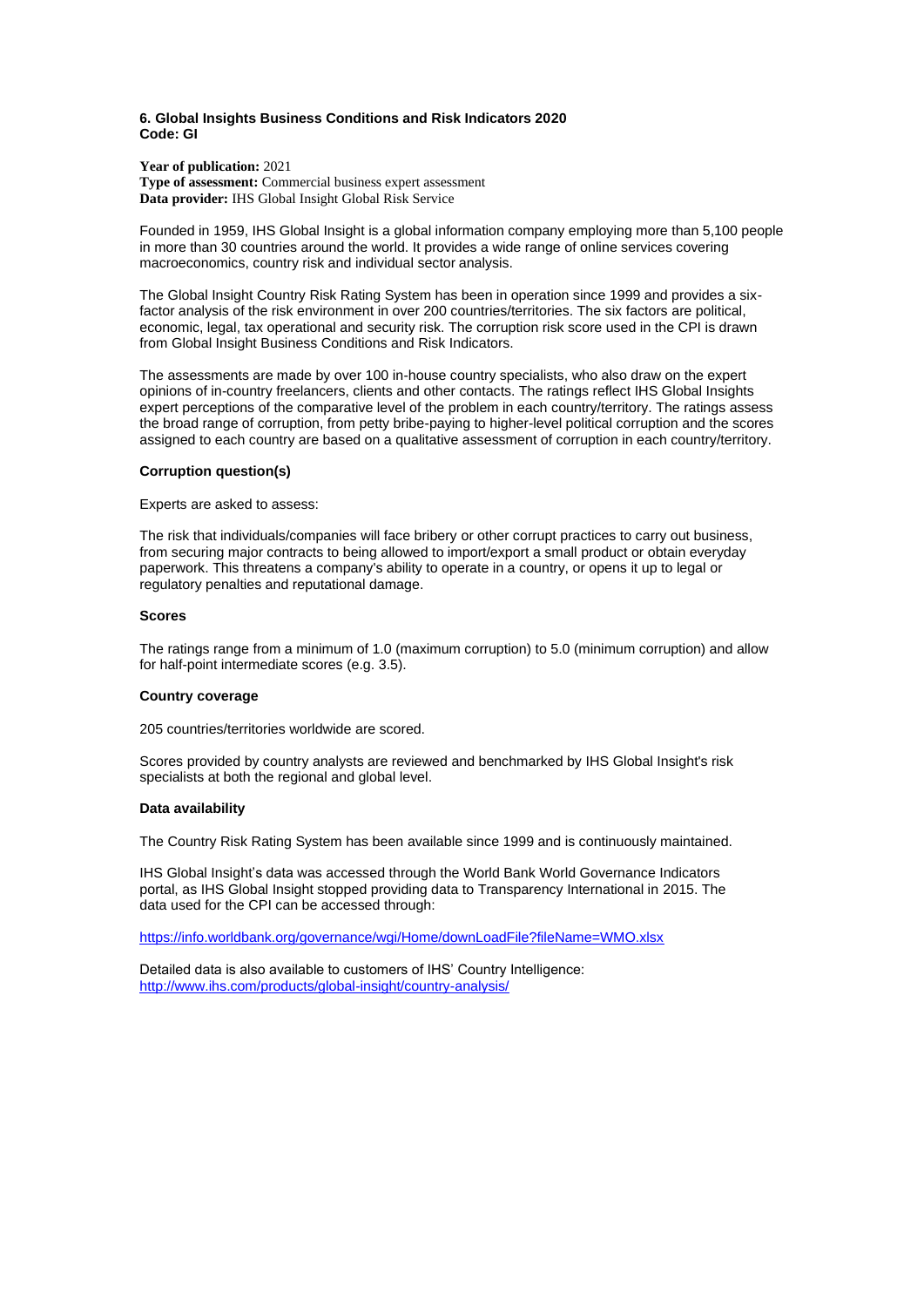#### <span id="page-9-0"></span>**7. IMD World Competitiveness Yearbook 2021 Code: IMD**

**Year of publication:** 2021 **Type of assessment:** Executive opinion survey Data provider: **IMD** World Competitiveness Center

IMD is a top-ranked business school with expertise in developing global leaders through high-impact executive education. 100 per cent focused on real-world executive development, offering Swiss excellence with a global perspective, IMD has a flexible, customized and effective approach.

IMD [\(www.imd.org\)](http://www.imd.org/) is ranked first in open programs worldwide (Financial Times 2012 & 2013) and first in executive education outside the US (Financial Times 2008 - 2013).

The World Competitiveness Yearbook (WCY) measures the competitiveness of nations and, in doing so, both ranks and examines how a nation's socio-political and economic climate affects corporate competitiveness. The study uses 334 criteria in order to obtain a multifaceted image of the competitiveness of nations, which IMD defines as: "a field of economic knowledge, which analyses the facts and policies that shape the ability of a nation to create and maintain an environment that sustains more value creation for its enterprises and more prosperity for its people."

The WCY largely includes hard data but also a survey of senior business leaders who, together, reflect a cross-section of a nation's corporate community. IMD calls upon local and foreign enterprises operating in a given economy, and surveys both nationals and expatriates, so as to add an international perspective on local environments. In 2020, more than 6,000 business executives responded. The IMD World Competitiveness Centre works in collaboration with 58 partner institutes around the world to assure the validity and relevance of data.

Additional information on the methodology is available for download at <https://www.imd.org/globalassets/wcc/docs/release-2021/methodology-and-principles-wcc-2021.pdf>

#### **Corruption question**

Survey respondents were asked:

"Bribery and corruption: Exist or do not exist".

#### **Scores**

Answers are given on a 1 to 6 scale which is then converted to a 0 to 10 scale where 0 is the highest level of perceived corruption and 10 is the lowest.

#### **Country coverage**

64 countries/territories around the world were scored in 2021.

## **Data availability**

The IMD WCY has been published annually since 1989. The data was collected from February to April 2020.

Data is available to customers of IMD WCY, package of online services at <https://worldcompetitiveness.imd.org/>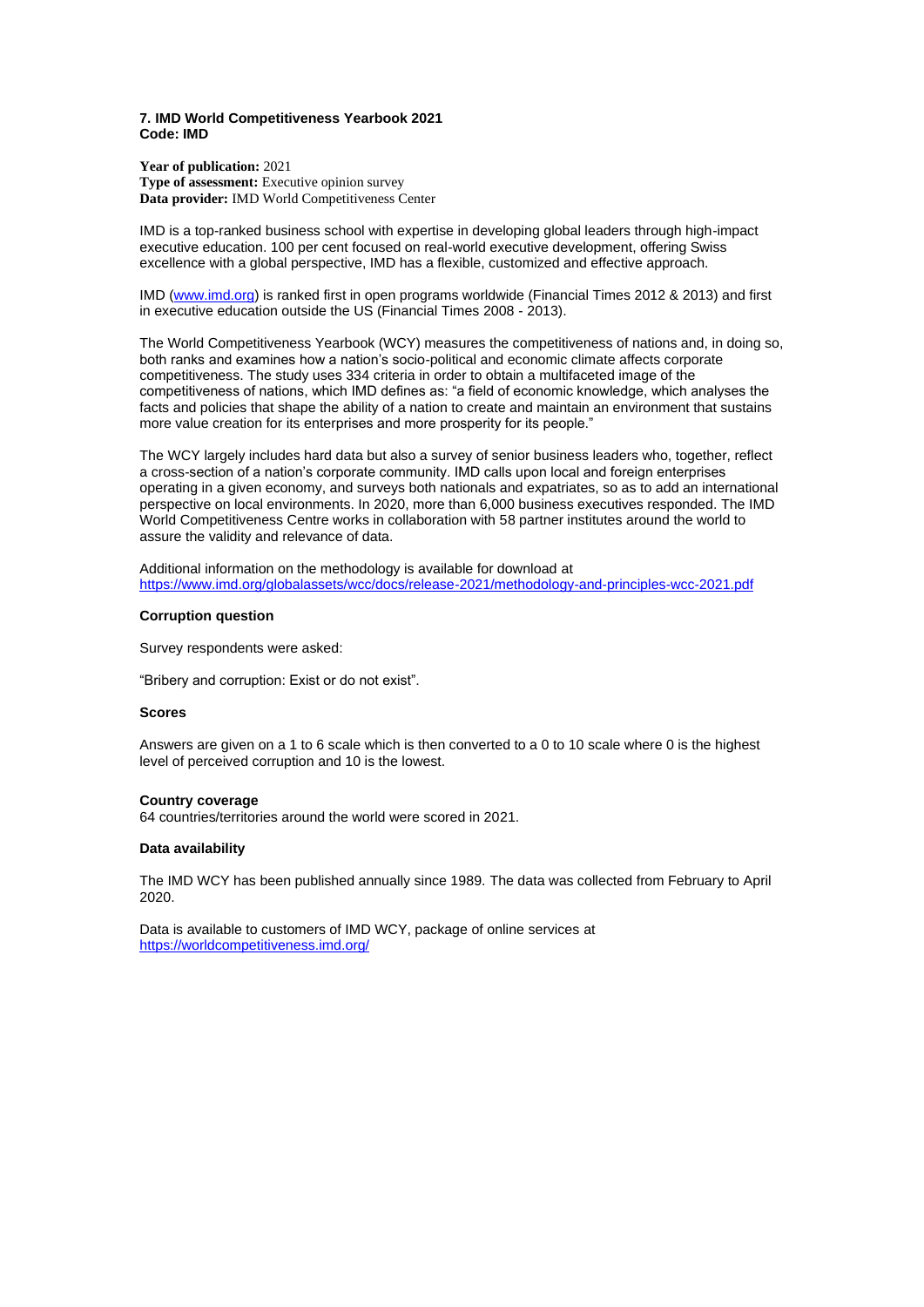## <span id="page-10-0"></span>**8. Political and Economic Risk Consultancy 2021 Code: PERC**

**Year of publication:** 2021 **Type of assessment:** Executive opinion survey Data provider: Political and Economic Risk Consultancy

The Political and Economic Risk Consultancy (PERC) is a consulting firm specialising in strategic business information and analysis for companies doing business in the countries of East and Southeast Asia. As part of its services, PERC produces a range of [risk reports o](http://www.asiarisk.com/percrpts.html)n Asian countries, paying special attention to critical socio-political variables like corruption, intellectual property rights and risks, labour quality, and other systemic strengths and weakness of individual Asian countries/territories.

PERC publishes fortnightly newsletters, which are available to subscribers, on a number of issues. The data is collected via an executive opinion survey of local and expatriate businesspeople.

All responses were either collected in face-to-face interviews or in response to emails directed to specific people obtained from different national business chambers, conferences and personal name lists. All respondents provided scores and comments only for the country in which they are currently residing. Respondents for each country include local business executives who are nationals of the countries, academics and expatriate executives.

# **Corruption question(s)**

"How do you grade the problem of corruption in the country in which you are working?"

## **Scores**

Answers to the question were scaled from 0 (not a problem) to 10 (a serious problem).

#### **Country coverage**

16 Asia Pacific countries/territories plus the Unites States were surveyed in March 2021.

The same questions and survey methodology were employed in each country surveyed. The results are based 1,710 responses to the survey with at least 100 per country except for Cambodia (38 responses).

## **Data availability**

The survey dates back over 20 years and is conducted annually.

The data used for the CPI 2020 was gathered in a survey carried out in March 2021.

The data is available to subscribers under http://www.asiarisk.com/subscribe/ai/ai1040.pdf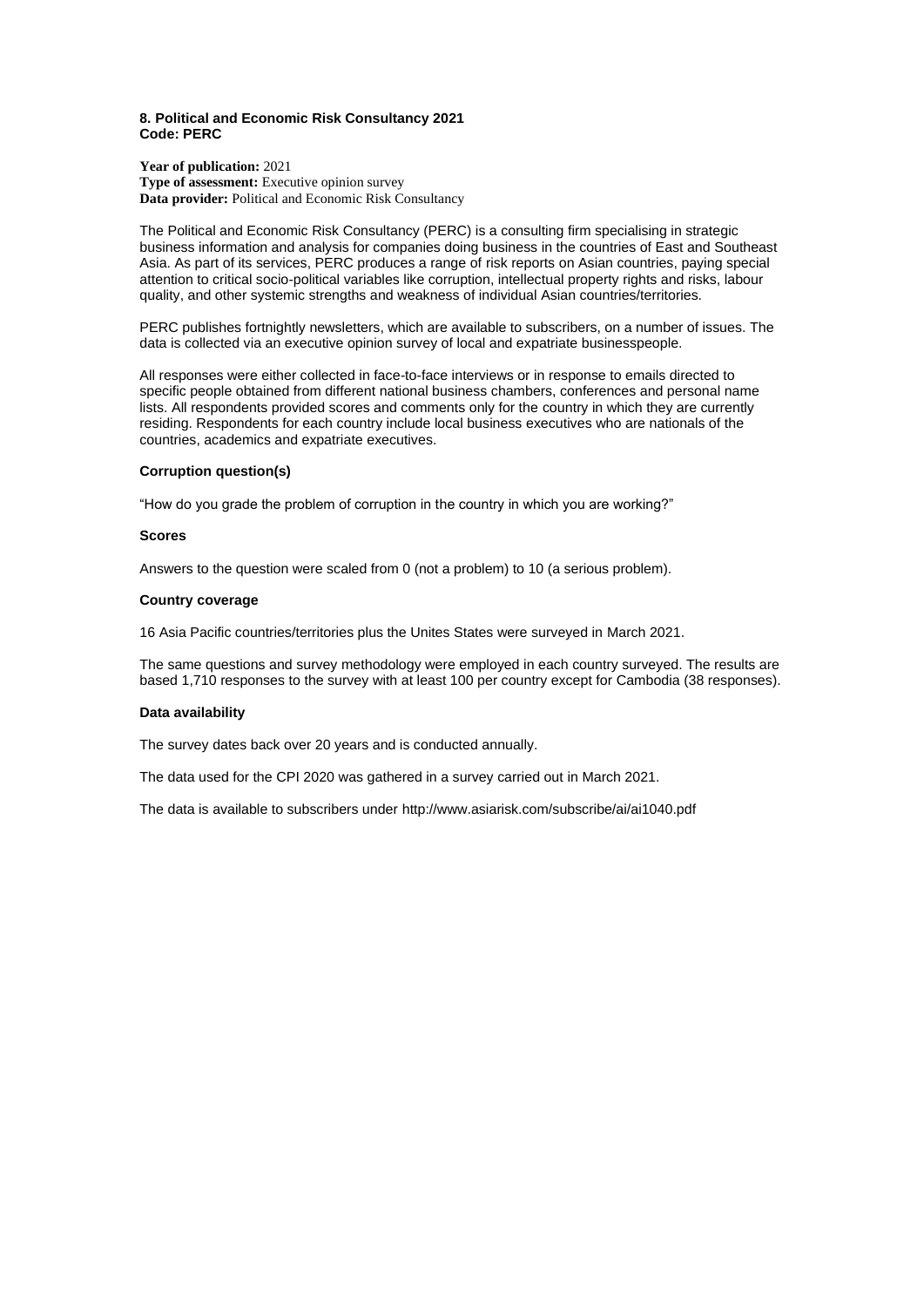## <span id="page-11-0"></span>**9. The PRS Group International Country Risk Guide 2021 Code: PRS**

**Year of publication:** 2021 **Type of assessment:** Risk assessment **Data provider:** PRS Group

Based in the vicinity of Syracuse, New York, since its founding in 1979, the PRS Group has consistently focused on political risk analysis.

On a monthly basis since 1980, their International Country Risk Guide (ICRG) has produced political, economic and financial risk ratings for countries/territories important to international business. The ICRG now monitors 140 countries/territories. ICRG ratings form the basis of an early warning system for opportunities and pitfalls, country-by-country.

ICRG staff collect political information and convert it to risk points on the basis of a consistent pattern of evaluation. Political risk assessments and other political information form the basis of ICRG risk ratings. It is therefore possible for the user to check through the information and data so as to assess the ratings against their own assessments, or against some other risk ratings system.

#### **Corruption question(s)**

This is an assessment of corruption within the political system. The most common form of corruption met directly by businesses is financial corruption in the form of demands for special payments and bribes connected with import and export licenses, exchange controls, tax assessments, police protection, or loans. The measure is most concerned with actual or potential corruption in the form of excessive patronage, nepotism, job reservations, exchange of favours, secret party funding and suspiciously close ties between politics and business.

## **Scores**

The corruption scores are given on a scale of 0 (highest potential risk) to 6 (lowest potential risk) on a monthly basis. Half points are given. The monthly ratings are then aggregated using a simple average to create a single country score.

## **Country coverage**

The ICRG provides ratings for 140 countries on a monthly basis.

To ensure consistency both between countries/territories and over time, points are assigned by ICRG editors on the basis of a series of pre-set questions for each risk component.

## **Data availability**

The ICRG model was created in 1980 and the data is made available on a monthly basis.

The CPI 2020 data is an aggregate of quarterly assessments covering the period of September 2020 to August 2021.

Data is available to customers of the PRS International Country Risk Guide at [www.prsgroup.com](http://www.prsgroup.com/)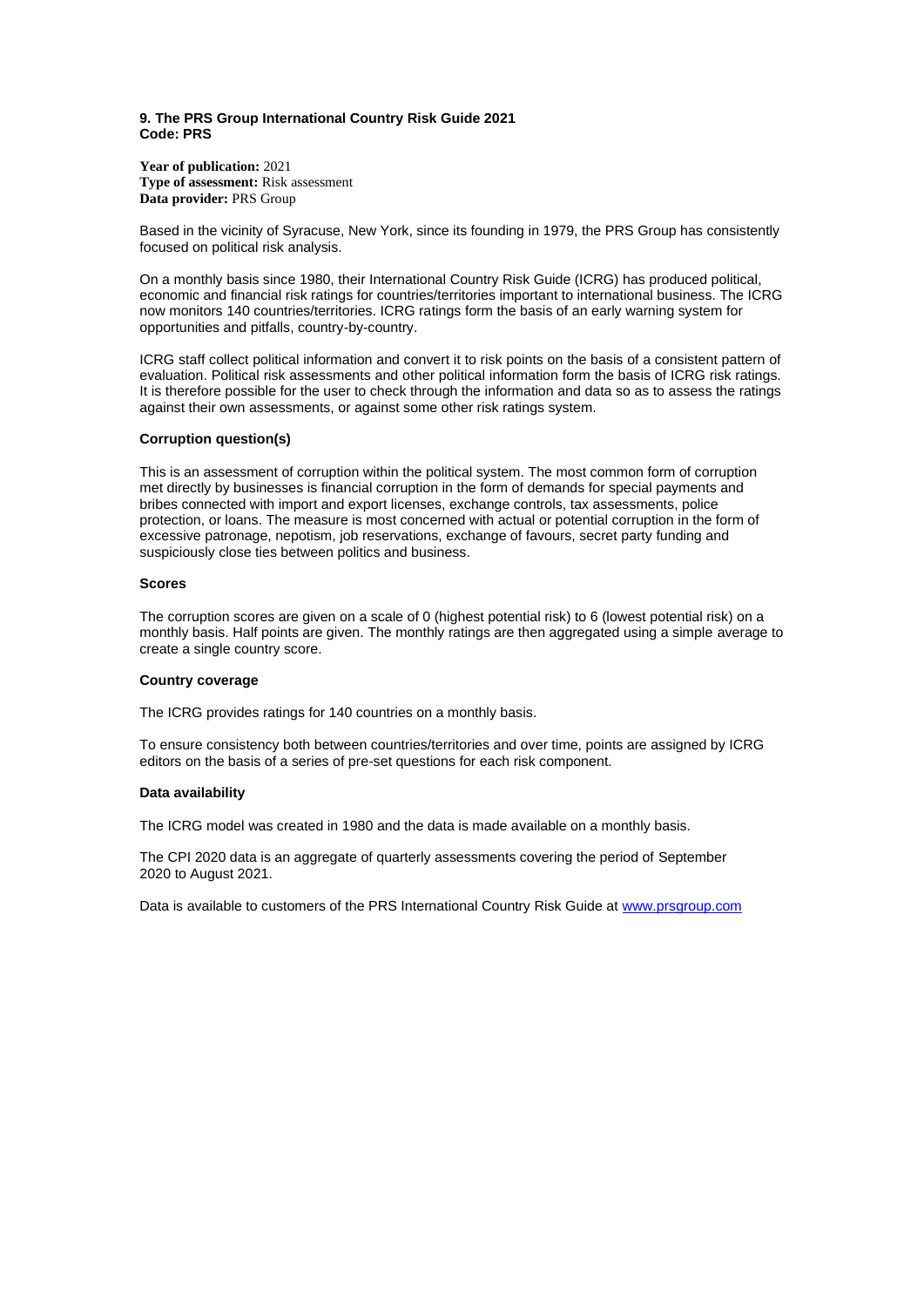#### <span id="page-12-0"></span>**10. World Bank Country Policy and Institutional Assessment 2020 Code: WB**

**Year of publication:** 2020 **Type of assessment:** Expert assessment **Data provider:** World Bank

The World Bank was established in 1944, is headquartered in Washington, D.C. and has more than 10,000 employees in more than 100 offices worldwide. The World Bank is made up of two development institutions: the International Bank for Reconstruction and Development (IBRD) and the International Development Association (IDA). The IBRD aims to reduce poverty in middle-income and creditworthy poorer countries, while IDA focuses on the world's poorest countries.

The Country Policy and Institutional Assessment (CPIA) rates all IDA-eligible countries against a set of 16 criteria grouped in four clusters: (a) economic management; (b) structural policies; (c) policies for social inclusion and equity; and (d) public sector management and institutions. The criteria are focused on balancing the capture of those factors critical to fostering growth and poverty reduction against avoiding undue burden on the assessment process.

The ratings are the product of staff judgment and do not necessarily reflect the views of the World Bank's Board of Executive Directors or the governments they represent. The Bank has prepared guidance to help staff assess country performance, by providing a definition of each criterion and a detailed description of each rating level. Bank staff assess the countries' actual performance on each of the criteria, and assign a rating. The ratings reflect a variety of indicators, observations and judgments based on country knowledge, originating with the Bank or elsewhere, and on relevant publicly available indicators.

# **Corruption question(s)**

Experts are asked to assess:

Transparency, accountability and corruption in the public sector.

"This criterion assesses the extent to which the executive can be held accountable for its use of funds and the results of its actions by the electorate and by the legislature and judiciary, and the extent to which public employees within the executive are required to account for the use of resources, administrative decisions, and results obtained. Both levels of accountability are enhanced by transparency in decision making, public audit institutions, access to relevant and timely information, and public and media scrutiny. A high degree of accountability and transparency discourages corruption, or the abuse of public office for private gain. National and sub-national governments should be appropriately weighted.

Each of three dimensions should be rated separately:

- (a) accountability of the executive to oversight institutions and of public employees for their performance;
- (b) access of civil society to information on public affairs; and
- (c) state capture by narrow vested interests."

For the overall rating, these three dimensions receive equal weighting. More information on the methodology can be found at:

<http://pubdocs.worldbank.org/pubdocs/publicdoc/2015/6/559351435159340828/cpia14-webFAQ14.pdf>

## **Scores**

The rating scale ranges from 1 (low levels of transparency) to 6 (high levels of transparency) and allows for half-point intermediate scores (eg 3.5). The score is an aggregate of the three dimensions of corruption across national and sub-national government institutions in the country/territory.

## **Country coverage**

73 countries were scored in the CPIA 2020. The process of preparing the ratings involves two phases: (a) the benchmarking phase, in which a small, representative, sample of countries is rated in an intensive Bank-wide process; and (b) a second phase, in which the remaining countries are rated using the derived benchmark ratings as guideposts. The process is managed by the Bank's Operations Policy and Country Services Vice-Presidency.

## **Data availability**

First released in 2005 in its current form, the CPIA is now an annual exercise.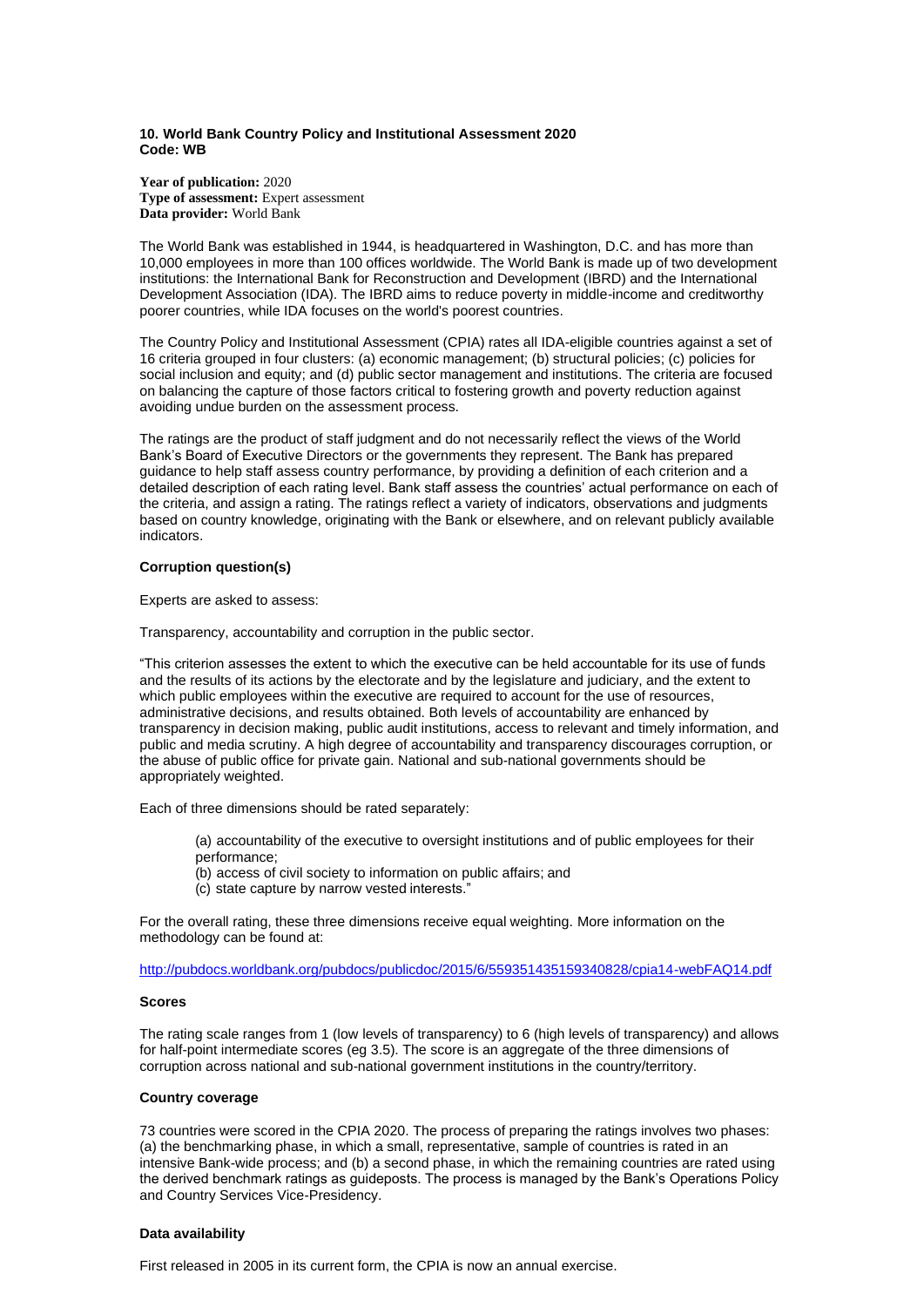The ratings process typically starts in the autumn and is concluded in the spring of the following year. The scores disclosed in August 2020 cover 2020 country performance.

The data is publicly available online at[: https://datacatalog.worldbank.org/search/dataset/0038988](https://datacatalog.worldbank.org/search/dataset/0038988)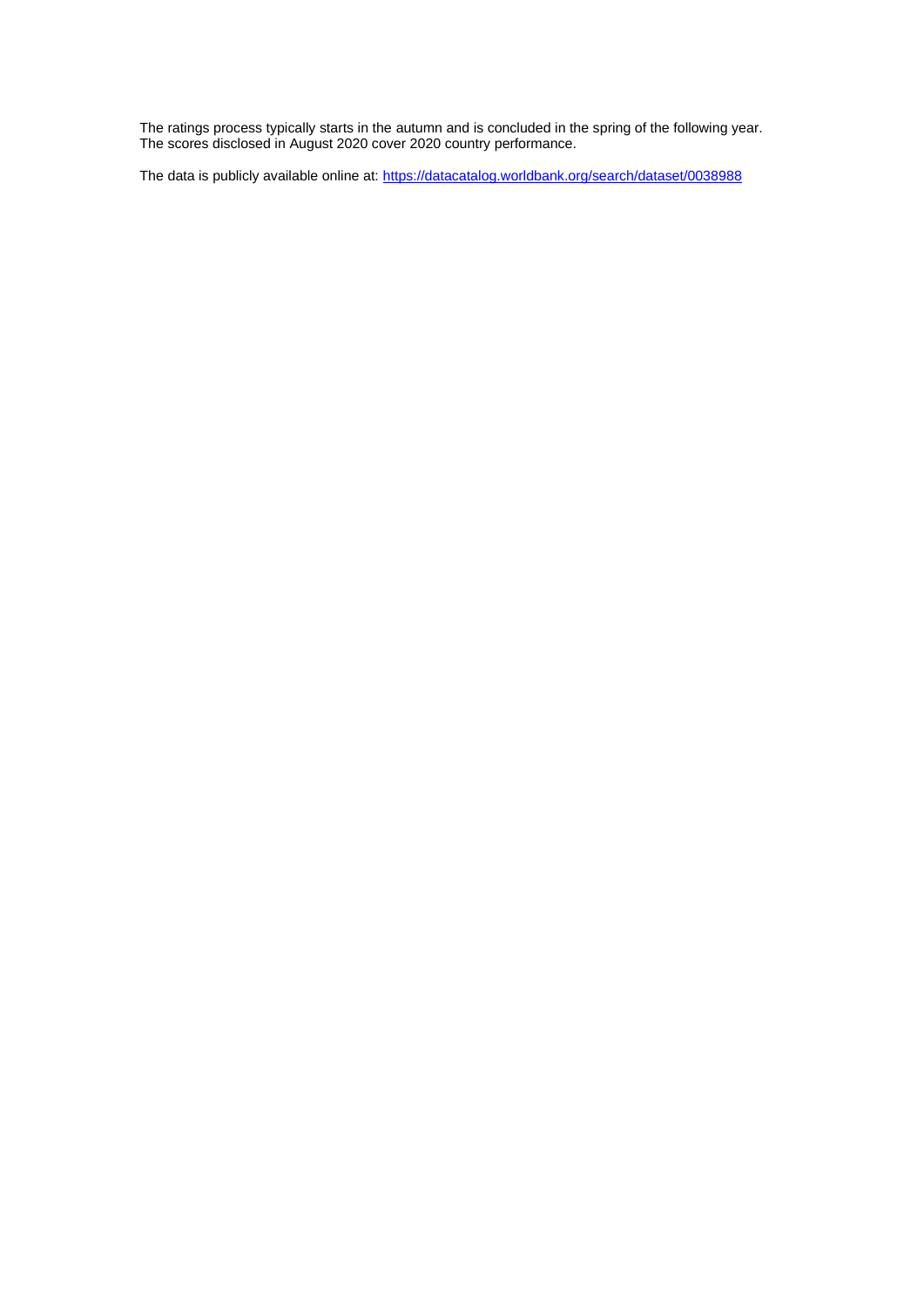## <span id="page-14-0"></span>**11. World Economic Forum Executive Opinion Survey 2020 Code: WEF**

**Year of publication:** 2020 **Type of assessment:** Business executive survey **Data provider:** World Economic Forum

The World Economic Forum is an independent international organisation committed to improving the state of the world by engaging business, political, academic and other leaders of society to shape global, regional and industry agendas. Incorporated as a not-for-profit foundation in 1971, and headquartered in Geneva, Switzerland, the Forum is not tied to political, partisan or national interests.

The Executive Opinion Survey (EOS) is the World Economic Forum's annual survey of business executives. The survey has evolved over time to capture new data points essential to the Global Competitiveness Index (GCI) and other Forum indexes.

The Forum's Global Competitiveness and Benchmarking Network works closely with over 160 partner institutes that administer the survey in their respective countries/territories. They are selected because of their capacity to reach out to leading business executives as well as their understanding of the national business environment and their commitment to the Forum's research on competitiveness. The partner institutes are, for the most part, well-respected economics departments of national universities, independent research institutes or business organisations. The surveys are conducted according to detailed guidelines aiming at collecting a sample stratified by sector of activity and company size. The EOS administration process is reviewed on a yearly basis and underwent an external review in 2008 and 2012 by a renowned survey expert consultancy. See chapter 1.3 of the Global Competitiveness Report 2013-2014 for further details [www.weforum.org/gcr.](http://www.weforum.org/gcr)

## **Corruption question(s)**

Survey respondents were asked:

(On a scale of 1 - 7 where 1 means very common and 7 means never)

"In your country, how common is it for firms to make undocumented extra payments or bribes connected with the following:

- a) Imports and exports
- b) Public utilities
- c) Annual tax payments
- d) Awarding of public contracts and licenses
- e) Obtaining favourable judicial decisions"

(on a scale of 1 - 7 where 1 means very common and 7 means never) "In your country, how common is diversion of public funds to companies, individuals or groups due to corruption?"

## **Scores**

Each question is scored by respondents on a scale of 1 - 7. The results of parts a) to e) of the first question were averaged to create a single score. The results of the first and second question were then averaged together to give a score per country/territory.

## **Country coverage**

The 2019 edition of the survey captured the views of 14,303 business executives in 126 economies between February and July 2020.

The survey is conducted in each country/territory according to the sampling guidelines and therefore in a consistent manner across the globe during the same time of year. Due to the COVID-19 restriction in place at the time of the survey, this edition of the surve was conducted primarily online.

## **Data availability**

The Forum has conducted its annual survey for more than 30 years. The 2020 data was gathered in a survey conducted between February and July 2020. For the CPI 2020 calculations, disaggregated micro level data from the EOS is provided to Transparency International by the Forum. The Global Competitiveness Report 2020 is available online under:

https://www3.weforum.org/docs/WEF\_TheGlobalCompetitivenessReport2020.pdf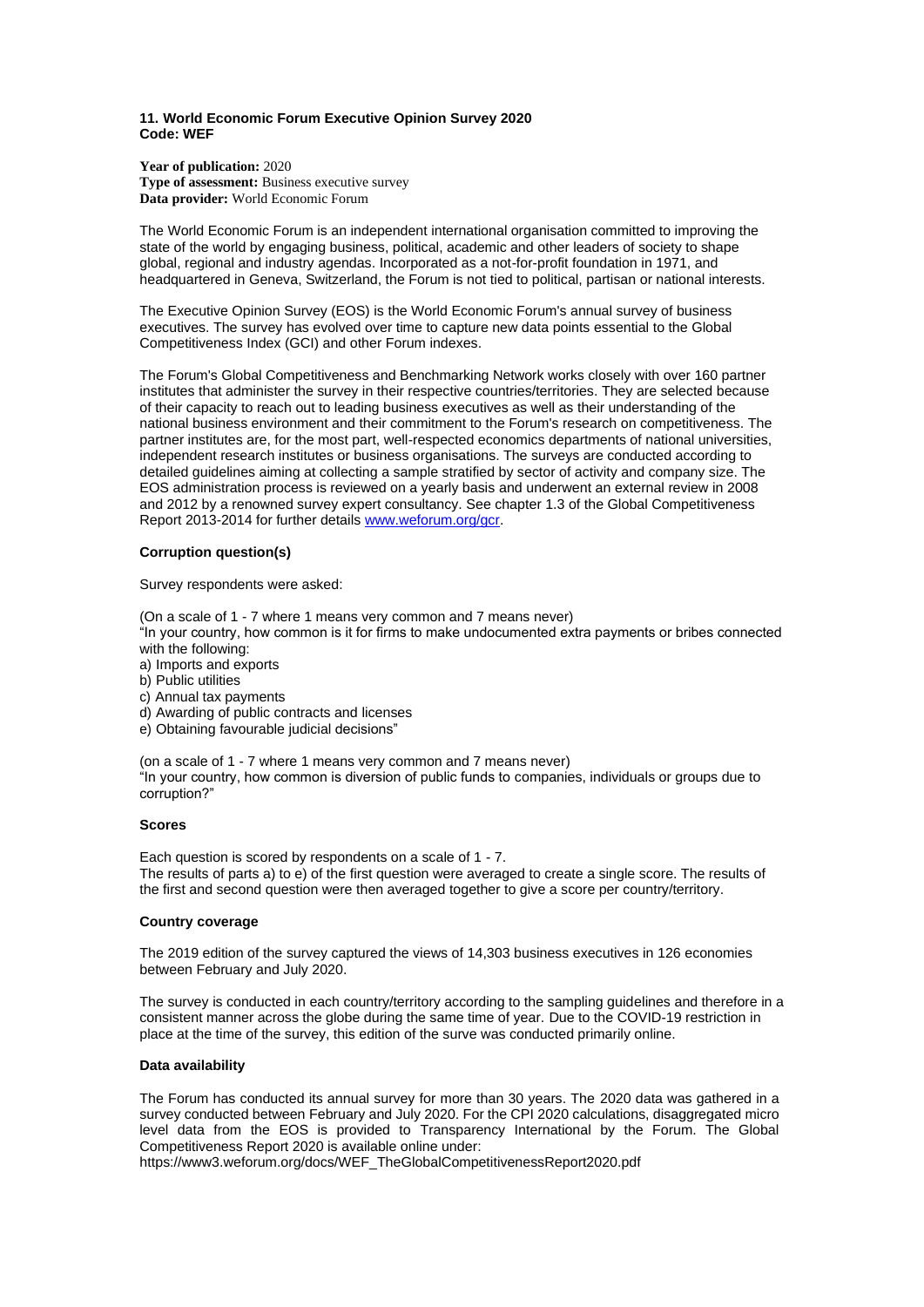#### <span id="page-15-0"></span>**12. World Justice Project Rule of Law Index 2021 Code: WJP**

**Year of publication:** 2020 **Type of assessment:** Expert survey **Data provider:** World Justice Project

The World Justice Project (WJP) is an independent, not-for-profit organisation working to advance the rule of law for the development of communities of opportunity and equity. The WJP's multi-national, multi-disciplinary efforts are dedicated to developing practical programmes in support of the rule of law around the world. The work of the WJP is based on two complementary premises: the rule of law is the foundation for communities of opportunity and equity, and multi-disciplinary collaboration is the most effective way to advance the rule of law.

The WJP Rule of Law Index is an assessment tool designed by The WJP to offer a detailed and comprehensive picture of the extent to which countries/territories adhere to the rule of law in practice. The Index provides detailed information and original data regarding a variety of dimensions of the rule of law, which enables stakeholders to assess a nation's adherence to the rule of law in practice, identify a nation's strengths and weaknesses in comparison to similarly situated countries, and track changes over time.

The Index's rankings and scores are the product of a rigorous data collection and aggregation process. Data comes from a global poll of the general public and detailed questionnaires administered to local experts (in-country practitioners and academics with expertise in civil and commercial law, criminal justice, labour law, and public health).

# **Corruption question(s)**

Index 2: Absence of corruption

A total of 53 questions are asked of experts on the extent to which government officials use public office for private gain. These questions touch on a variety of sectors within government including the public health system, regulatory agencies, the police, and the courts.

Individual questions are aggregated into four sub-indices:

- 2.1 Government officials in the executive branch do not use public office for private gain
- 2.2 Government officials in the judicial branch do not use public office for private gain
- 2.3 Government officials in the police and the military do not usepublic office for private gain
- 2.4 Government officials in the legislature do not use public office for private gain

Only the scores provided by the experts were considered for the CPI calculations. The four subindicators are then averaged to create a single score.

## **Scores**

Scores are given on a continuous scale from a low of 0 to a high of 1.

For more information see the latest WJP report at <https://worldjusticeproject.org/sites/default/files/documents/WJP-INDEX-21.pdf>

## **Country coverage**

139 countries were scored in the 2021 Rule of Law Index. The increase in coverage is due to the inclusion of Cyprus, Haiti, Ireland, Latvia, Lithuania, Luxembourg, Malta, Paraguay, Republic of Congo, Slovak Republic and Sudan in the latest data collection effort.

The Index is deliberately intended to be applied in countries with vastly differing social, cultural, economic and political systems.

## **Data availability**

The first edition was published in 2010, with slight variation in methodology and country coverage. The data for computing this index was collected between October 2020 and May 2021 via a survey of more than 4,200 experts.

The data for the index is publicly available online under https://worldjusticeproject.org/rule-oflaw-index/factors/202[1/. S](http://data.worldjusticeproject.org/)ince the CPI only considers the expert responses from the WJP survey, Transparency International is given access to the disaggregated expert responses which are not publicly available.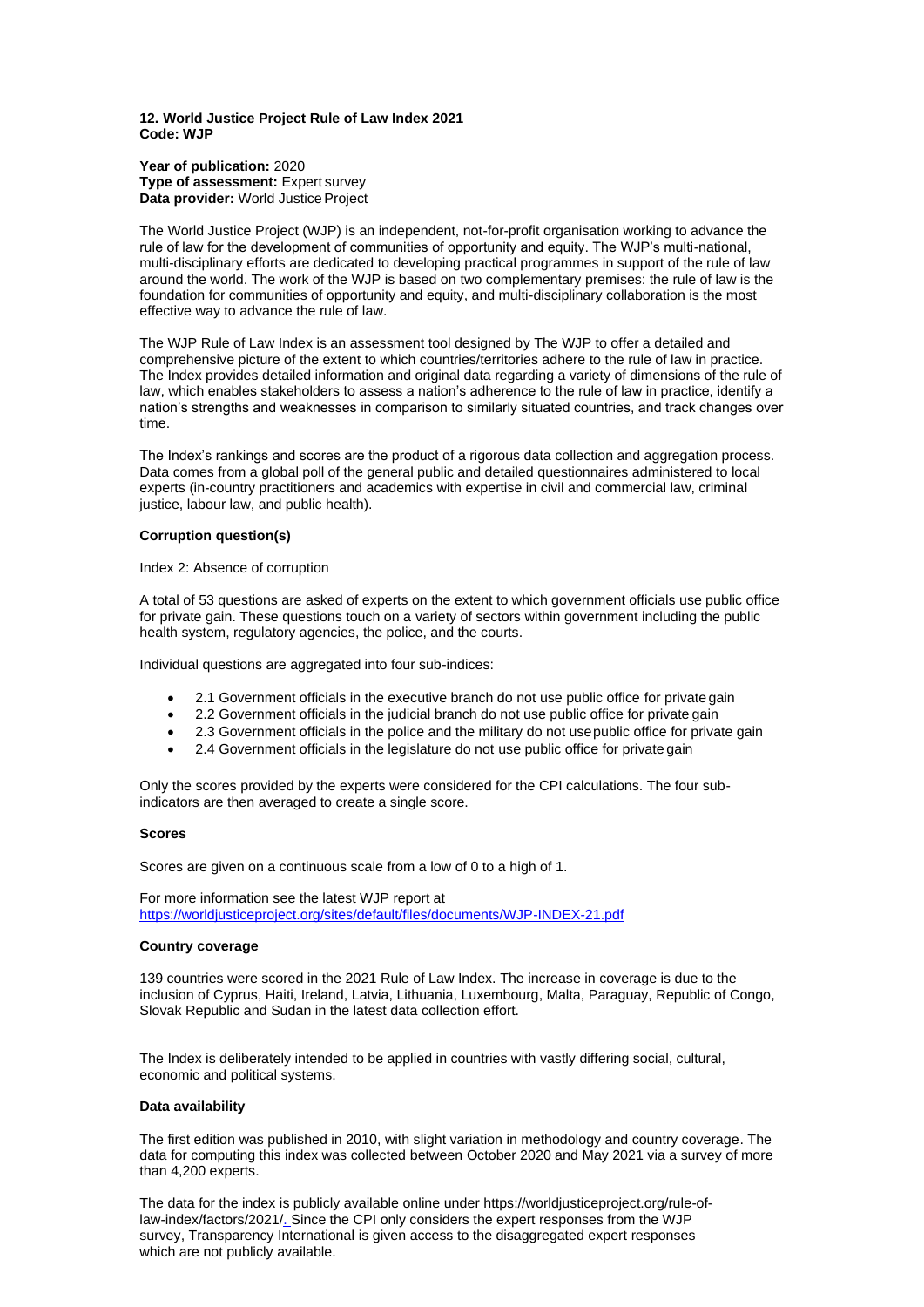## <span id="page-16-0"></span>**13. Varieties of Democracy Project 2021 Code: VDEM**

**Year of publication:** 2021 **Type of assessment:** Expert survey **Data provider:** University of Gothenburg, V-Dem Institute and University of Notre Dame

Varieties of Democracy (V-Dem) is a new approach to conceptualising and measuring democracy. V-Dem provides a multidimensional and disaggregated dataset that reflects the complexity of the concept of democracy as a system of rule that goes beyond the simple presence of elections. The V-Dem project distinguishes between seven high-level principles of democracy: electoral, liberal, participatory, deliberative, egalitarian, majoritarian and consensual, and collects data to measure these principles.

It is a collaboration among more than 3,000 scholars worldwide which is co-hosted by the Department of Political Science at the University of Gothenburg, Sweden and the Kellogg Institute at the University of Notre Dame, USA. With four principal investigators, fifteen project managers with special responsibility for issue areas, more than thirty regional managers, 170 country coordinators, research assistants, and 2,500 country experts, the V-Dem project is one of the largest social science data collection projects focusing on research.

As of April 2021, V-Dem's database contains over 28 million data points and covers 202 countries from 1789-2019 with annual updates to follow around April of each year.

# **Corruption question(s)**

Question: How pervasive is political corruption? (v2x\_corr)

The directionality of the V-Dem corruption index runs from less corrupt to more corrupt (unlike the other V-Dem variables that generally run from less democratic to more democratic situation). The corruption index includes measures of six distinct types of corruption that cover both different areas and levels of the political realm, distinguishing between executive, legislative and judicial corruption. Within the executive realm, the measures also distinguish between corruption mostly pertaining to bribery, and corruption due to embezzlement. Finally, they differentiate between corruption in the highest echelons of the executive (at the level of the rulers/cabinet) and in the public sector at large. The measures thus tap into several distinguishable types of corruption: both petty and grand; both bribery and theft; both corruption aimed at influencing law making and that affects implementation.

Aggregation: The index is arrived at by taking the average of (a) public sector corruption index (b) executive corruption index (c) the indicator for legislative corruption and (d) the indicator for judicial corruption. In other words, these four different government spheres are weighted equally in the resulting index.

## **Scores**

Scores are given on a continuous scale from 0 (lowest level of corruption) to 1 (highest level of corruption).

## **Country coverage**

179 countries were scored in the 2021 update used for the CPI calculation.

V-Dem draws on theoretical and methodological expertise from its worldwide team to produce data in the most objective and reliable way possible. Approximately half of the indicators in the V-Dem dataset are based on factual information obtainable from official documents such as constitutions and government records. The remainder consists of more subjective assessments on topics like democratic and governing practices and compliance with de jure rules. On such issues, typically five experts provide ratings for the country, thematic area and time period for which they have information.

To address variation in coder ratings, V-Dem works closely with leading social science research methodologists and has developed a state of the art Bayesian measurement model that, to the extent possible, addresses coder error and issues of comparability across countries and over time. V-Dem also provides upper and lower point estimates, which represent a range of probable values for a given observation. When the ranges of two observations do not overlap, there is relative confidence that difference between them is significant. V-Dem is continually experimenting with new techniques and soliciting feedback from experts throughout the field. In this sense, V-Dem is at the cutting edge of developing new and improved methods to increase both the reliability and comparability of expert survey data. V-Dem also draws on the team's academic expertise to develop theoretically informed techniques for aggregating indicators into mid- and high-level indices.